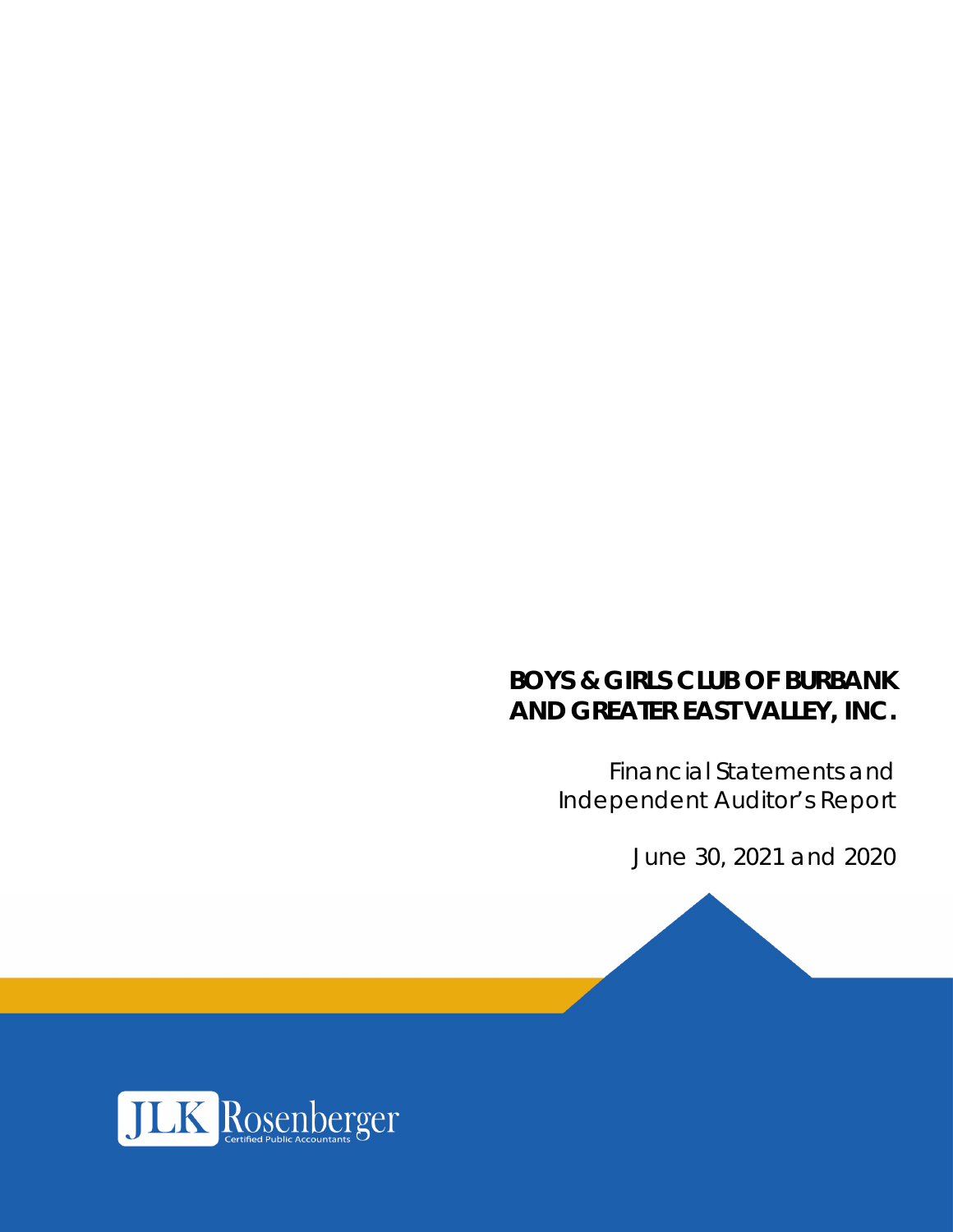# **Table of Contents**

|                                          | Page |
|------------------------------------------|------|
| Independent Auditor's Report             |      |
| <b>Financial Statements</b>              |      |
| <b>Statements of Financial Position</b>  | 2    |
| <b>Statements of Activities</b>          | 3    |
| <b>Statements of Functional Expenses</b> | 4    |
| <b>Statements of Cash Flows</b>          | 6    |
| Notes to Financial Statements            | 8    |
|                                          |      |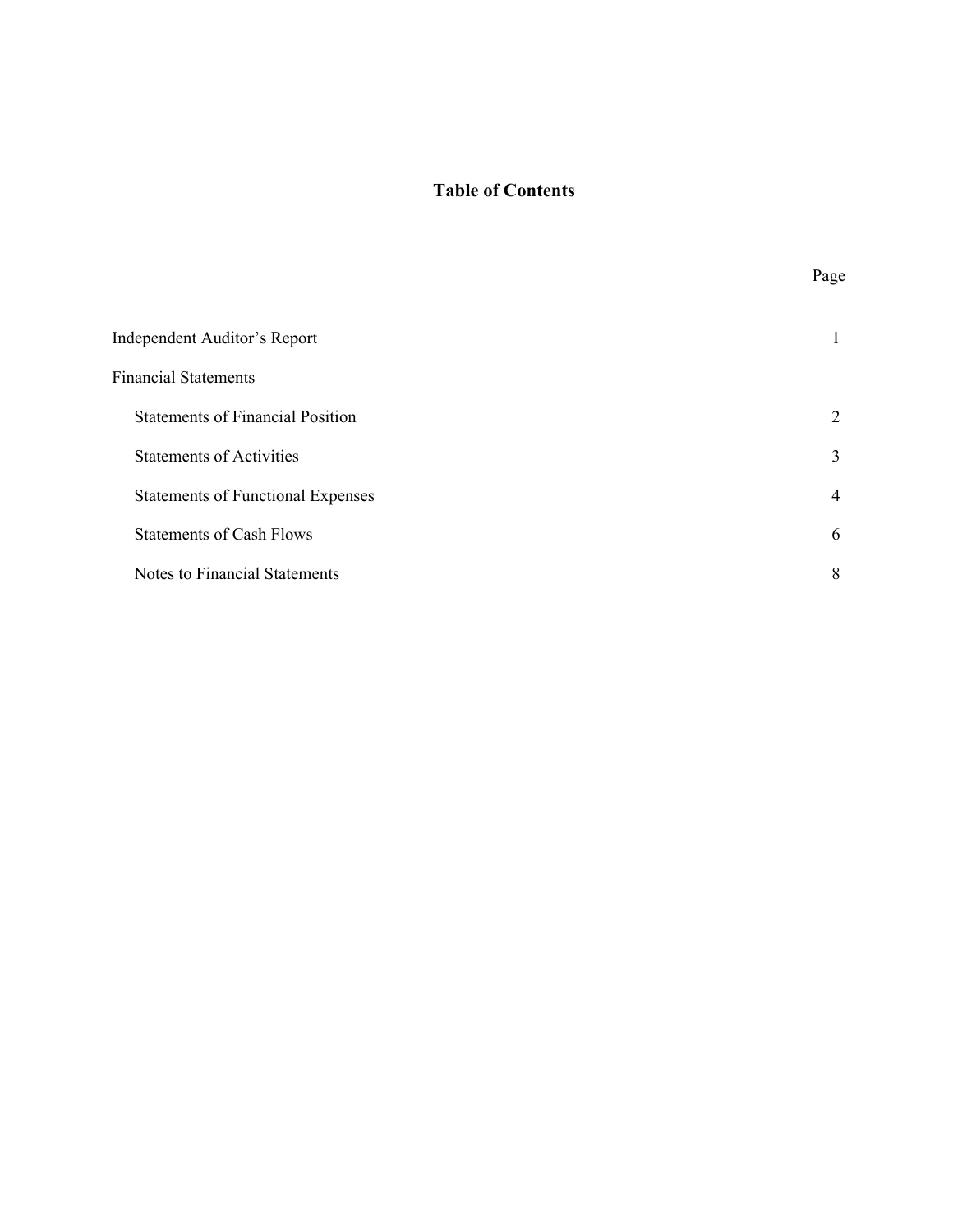

801 North Brand Boulevard, Suite 550 Glendale, California 91203 Tel: 818-334-8623

#### **Independent Auditor's Report**

jlkrosenberger.com

To the Board of Directors of Boys & Girls Club of Burbank and Greater East Valley, Inc.

We have audited the accompanying financial statements of Boys & Girls Club of Burbank and Greater East Valley, Inc. (a nonprofit organization), which comprise the statements of financial position as of June 30, 2021 and 2020, and the related statements of activities, functional expenses, and cash flows for the years then ended, and the related notes to financial statements.

### *Management's Responsibility for the Financial Statements*

Management is responsible for the preparation and fair presentation of these financial statements in accordance with accounting principles generally accepted in the United States of America; this includes the design, implementation, and maintenance of internal control relevant to the preparation and fair presentation of financial statements that are free from material misstatement, whether due to fraud or error.

### *Auditor's Responsibility*

Our responsibility is to express an opinion on these financial statements based on our audits. We conducted our audits in accordance with auditing standards generally accepted in the United States of America. Those standards require that we plan and perform the audits to obtain reasonable assurance about whether the financial statements are free of material misstatement.

An audit involves performing procedures to obtain audit evidence about the amounts and disclosures in the financial statements. The procedures selected depend on the auditor's judgment, including the assessment of the risks of material misstatement of the financial statements, whether due to fraud or error. In making those risk assessments, the auditor considers internal control relevant to the entity's preparation and fair presentation of the financial statements in order to design audit procedures that are appropriate in the circumstances, but not for the purpose of expressing an opinion on the effectiveness of the entity's internal control. Accordingly, we express no such opinion. An audit also includes evaluating the appropriateness of accounting policies used and the reasonableness of significant accounting estimates made by management, as well as evaluating the overall presentation of the financial statements.

We believe that the audit evidence we have obtained is sufficient and appropriate to provide a basis for our audit opinion.

### *Opinion*

In our opinion, the financial statements referred to above present fairly, in all material respects, the financial position of Boys & Girls Club of Burbank and Greater East Valley, Inc. as of June 30, 2021 and 2020, and the changes in its net assets and its cash flows for the years then ended in accordance with accounting principles generally accepted in the United States of America.

JLK Rosenberger, LLP

Glendale, California January 21, 2022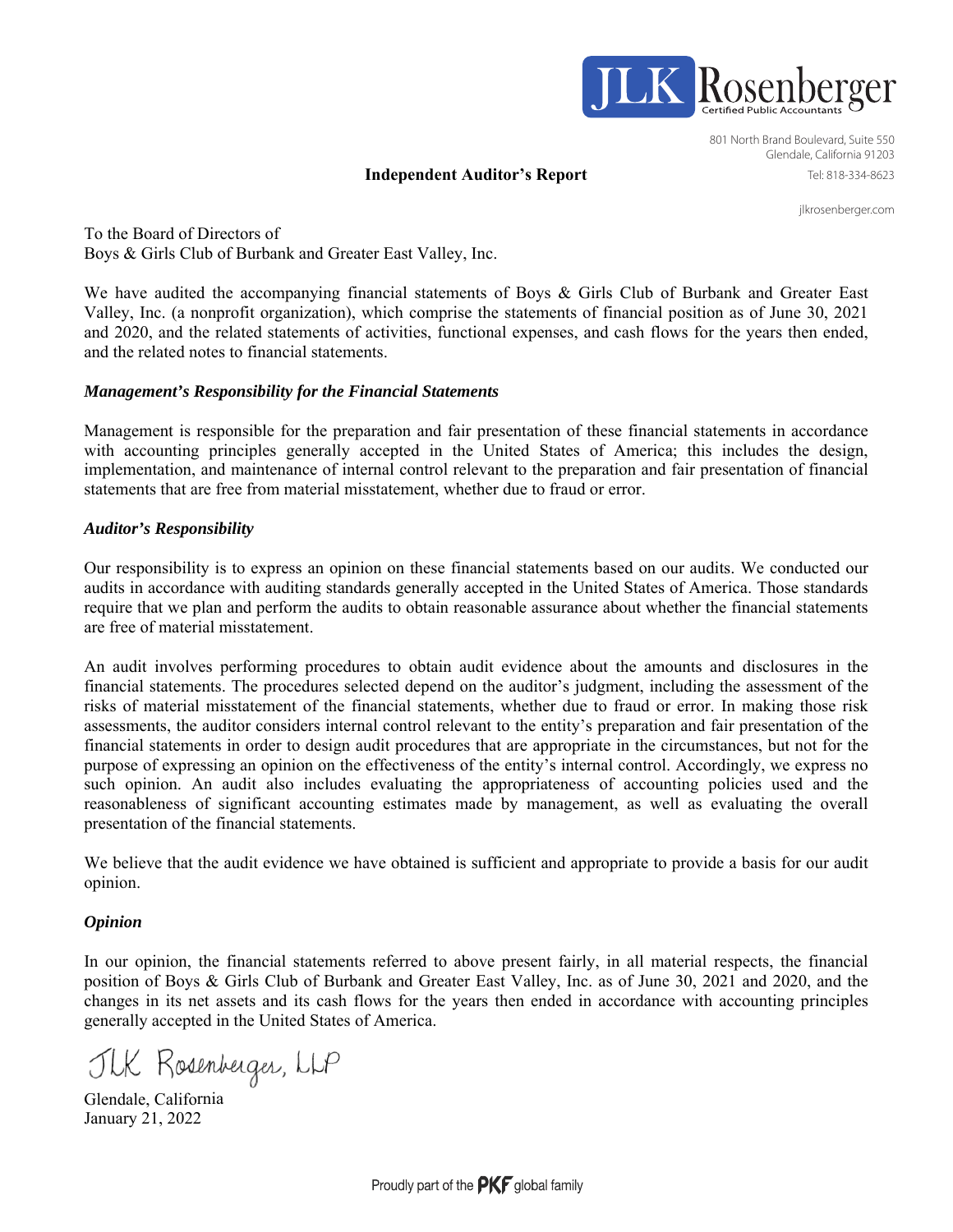# Statements of Financial Position As of June 30, 2021 and 2020

|                                                          | 2021                      |           |              | 2020      |
|----------------------------------------------------------|---------------------------|-----------|--------------|-----------|
| <b>Assets</b>                                            |                           |           |              |           |
| Current assets:                                          |                           |           |              |           |
| Cash and cash equivalents                                | \$                        | 1,388,056 | \$           | 1,607,754 |
| Promises to give, net of allowance for doubtful accounts |                           |           |              |           |
| of \$22,082 and \$28,632                                 |                           | 606,772   |              | 266,521   |
| Refund receivable - ERC                                  |                           | 931,546   |              |           |
| Prepaid expenses and other assets                        |                           | 60,639    |              | 50,619    |
| Total current assets                                     |                           | 2,987,013 |              | 1,924,894 |
| Property and equipment, net                              |                           | 5,949,692 |              | 458,638   |
| Beneficial interest in endowment fund                    |                           | 67,097    |              | 39,748    |
| <b>Total</b> assets                                      | $\boldsymbol{\mathsf{S}}$ | 9,003,802 | $\mathbb{S}$ | 2,423,280 |
| <b>Liabilities and Net Assets</b>                        |                           |           |              |           |
| Current liabilities:                                     |                           |           |              |           |
| Accounts payable and accrued expenses                    | \$                        | 166,760   | \$           | 93,298    |
| Compensated absences                                     |                           | 54,319    |              | 77,906    |
| Deferred support                                         |                           | 52,707    |              | 18,620    |
| Refundable advance - PPP loan                            |                           | 503,916   |              | 503,916   |
| Current portion of notes payable                         |                           | 77,383    |              | 4,738     |
| Total current liabilities                                |                           | 855,085   |              | 698,478   |
| Noncurrent liabilities:                                  |                           |           |              |           |
| Notes payable, less current portion                      |                           | 2,703,588 |              | 10,659    |
| <b>Total liabilities</b>                                 |                           | 3,558,673 |              | 709,137   |
| Net assets:                                              |                           |           |              |           |
| Without donor restrictions                               |                           | 4,231,984 |              | 232,741   |
| With donor restrictions                                  |                           | 1,213,145 |              | 1,481,402 |
| Total net assets                                         |                           | 5,445,129 |              | 1,714,143 |
| Total liabilities and net assets                         | \$                        | 9,003,802 | \$           | 2,423,280 |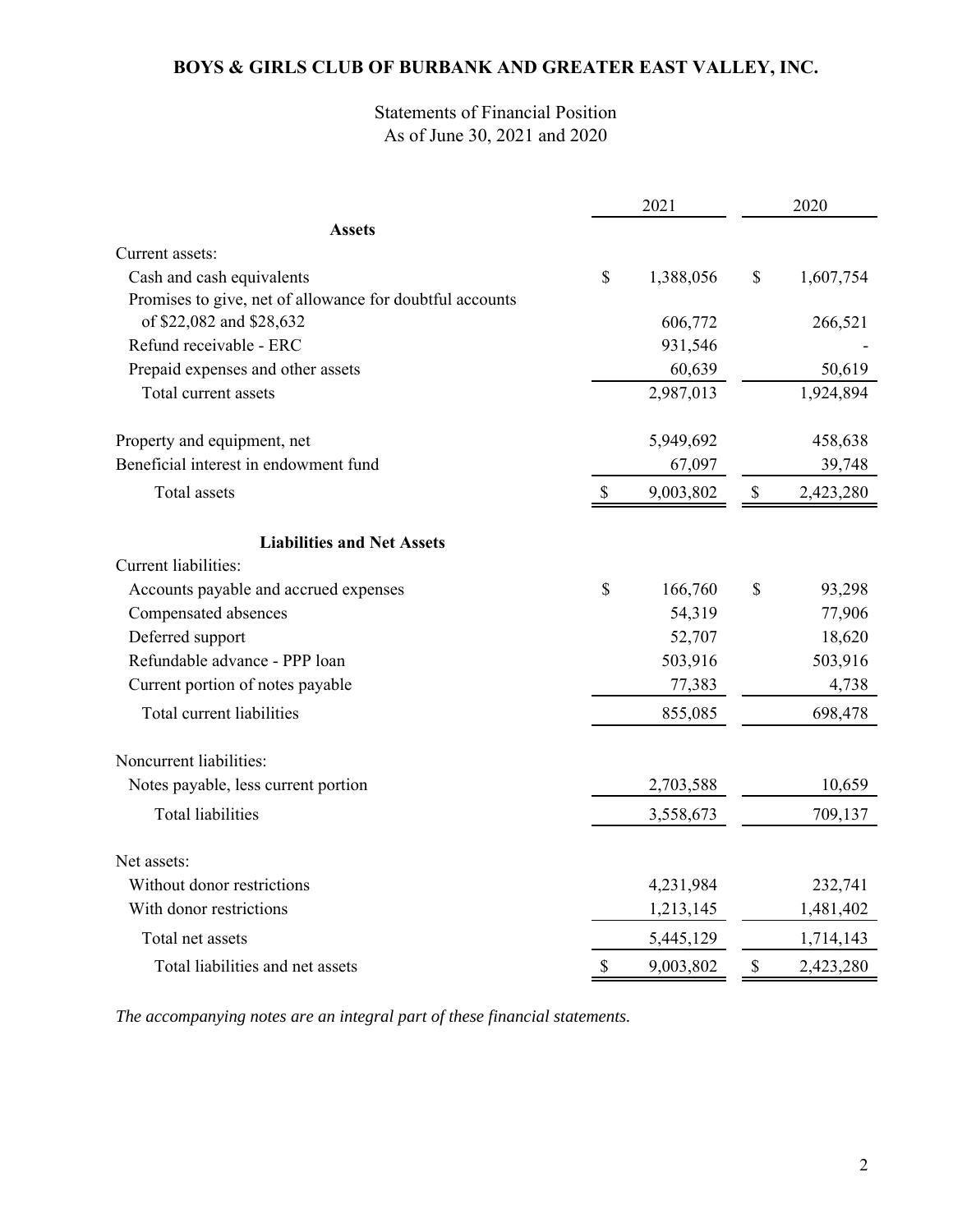# Statements of Activities For the Years Ended June 30, 2021 and 2020

|                                                        | 2021 |               | 2020      |            |  |
|--------------------------------------------------------|------|---------------|-----------|------------|--|
| Changes in unrestricted net assets:                    |      |               |           |            |  |
| Unrestricted support:                                  |      |               |           |            |  |
| Contributions                                          | \$   | 1,253,296     | \$        | 366,324    |  |
| Program services                                       |      | 2,114,754     |           | 2,050,462  |  |
| Special events revenue, net                            |      | 103,514       |           | 61,674     |  |
| Fundraising revenue                                    |      | 137,189       |           | 197,166    |  |
| Donated materials, services and facilities             |      | 324,631       |           | 439,219    |  |
| Loss on abandonment of property and equipment          |      | (14,881)      |           |            |  |
| Net appreciation (depreciation) in beneficial interest |      |               |           |            |  |
| endowment fund                                         |      | 36,616        |           | (16,676)   |  |
| Net investment income                                  |      | 175           |           | 12,484     |  |
| Total unrestricted support                             |      | 3,955,294     |           | 3,110,653  |  |
| Net assets released from donor restrictions:           |      |               |           |            |  |
| Satisfaction of program restrictions                   |      | 3,585,330     |           | 208,815    |  |
| Total unrestricted support and other support           |      | 7,540,624     |           | 3,319,468  |  |
| Expenses:                                              |      |               |           |            |  |
| Program services                                       |      | 2,869,081     |           | 2,854,164  |  |
| Support services:                                      |      |               |           |            |  |
| Management and general                                 |      | 332,131       |           | 356,592    |  |
| Fundraising                                            |      | 340,169       | 364,912   |            |  |
| Total unrestricted expenses                            |      | 3,541,381     | 3,575,668 |            |  |
| Increase (decrease) in unrestricted net assets         |      | 3,999,243     |           | (256,200)  |  |
| Changes in donor restricted net assets:                |      |               |           |            |  |
| Capital campaign contributions, net of discount        |      | 2,667,181     |           | 81,662     |  |
| Contributions, net                                     |      | 145,976       |           | 222,900    |  |
| PPP grant revenue                                      |      | 503,916       |           |            |  |
| Net assets released from donor restrictions            |      | (3, 585, 330) |           | (208, 815) |  |
| (Decrease) increase in donor restricted net assets     |      | (268, 257)    |           | 95,747     |  |
| Increase (decrease) in net assets                      |      | 3,730,986     |           | (160, 453) |  |
| Net assets, beginning of year                          |      | 1,714,143     |           | 1,874,596  |  |
| Net assets, end of year                                | \$   | 5,445,129     | \$        | 1,714,143  |  |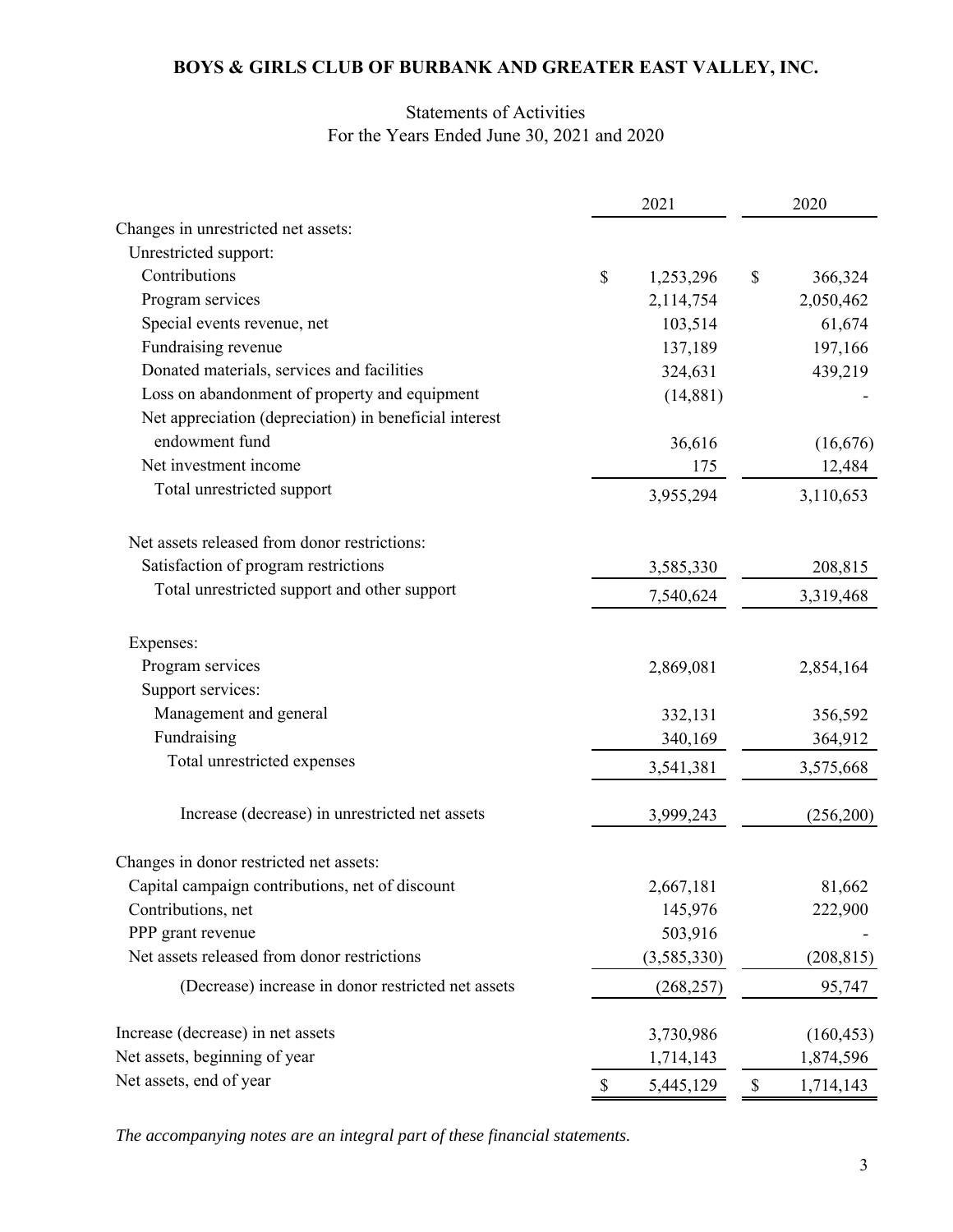# For the Year Ended June 30, 2021 Statements of Functional Expenses

|                                     | 2021            |                                      |                          |                 |  |  |
|-------------------------------------|-----------------|--------------------------------------|--------------------------|-----------------|--|--|
|                                     | Program         | Management                           | Fund                     |                 |  |  |
|                                     | Services        | and General                          | Raising                  | Total           |  |  |
| Personnel expenses:                 |                 |                                      |                          |                 |  |  |
| Salaries                            | \$<br>1,828,303 | $\boldsymbol{\mathsf{S}}$<br>223,333 | $\mathbf S$<br>152,441   | S<br>2,204,077  |  |  |
| Payroll taxes and employee benefits | 289,178         | 35,324                               | 24,111                   | 348,613         |  |  |
| Total personnel expenses            | 2,117,481       | 258,657                              | 176,552                  | 2,552,690       |  |  |
| Operating expenses:                 |                 |                                      |                          |                 |  |  |
| Facilities rent                     | 122,945         | 13,406                               | 9,151                    | 145,502         |  |  |
| Facilities operating                | 129,516         | 15,821                               | 10,799                   | 156,136         |  |  |
| Supplies and materials              | 176,526         |                                      | 94,389                   | 270,915         |  |  |
| Membership and dues                 | 12,307          | 1,503                                | 1,026                    | 14,836          |  |  |
| Insurance                           | 24,169          | 2,952                                | 2,015                    | 29,136          |  |  |
| Professional services               | 104,467         | 12,761                               | 24,290                   | 141,518         |  |  |
| Vehicle expense                     | 7,187           |                                      |                          | 7,187           |  |  |
| Postage and printing                | 1,468           | 179                                  | 122                      | 1,769           |  |  |
| Telephone                           | 9,226           | 1,127                                | 769                      | 11,122          |  |  |
| Office supplies                     |                 | 12,221                               | 288                      | 12,509          |  |  |
| Workshops and training              | 14,365          | 1,755                                | 1,198                    | 17,318          |  |  |
| Other                               | 64,044          | 3,461                                | 13,913                   | 81,418          |  |  |
| Depreciation                        | 85,380          | 8,288                                | 5,657                    | 99,325          |  |  |
| Total expenses                      | 2,869,081<br>\$ | \$<br>332,131                        | $\mathcal{S}$<br>340,169 | 3,541,381<br>\$ |  |  |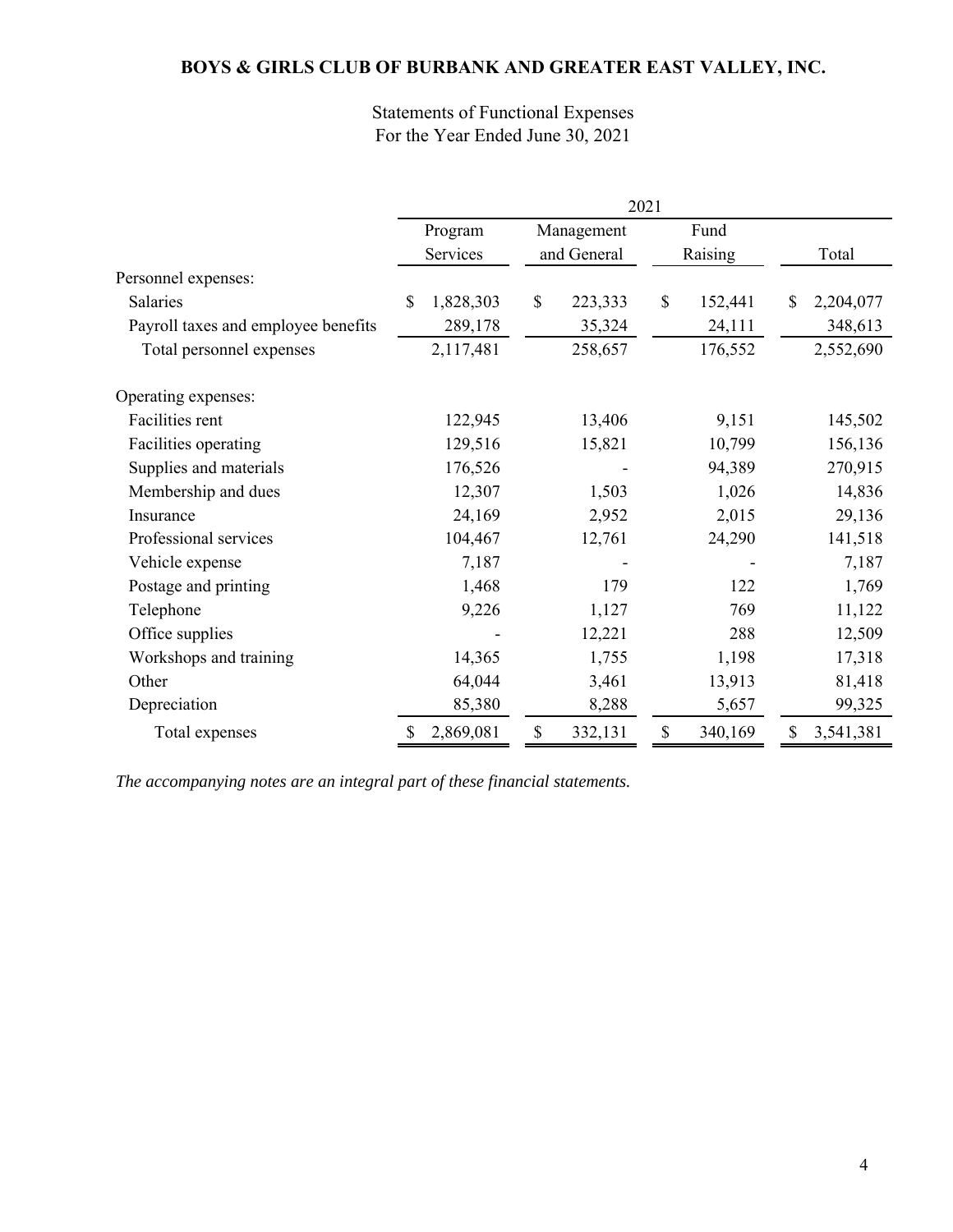# For the Year Ended June 30, 2020 Statements of Functional Expenses (Continued)

|                                     | 2020            |               |                         |                 |  |  |
|-------------------------------------|-----------------|---------------|-------------------------|-----------------|--|--|
|                                     | Program         | Management    | Fund                    |                 |  |  |
|                                     | Services        | and General   | Raising                 | Total           |  |  |
| Personnel expenses:                 |                 |               |                         |                 |  |  |
| Salaries                            | \$<br>1,758,895 | \$<br>251,346 | $\mathbb{S}$<br>171,784 | S<br>2,182,025  |  |  |
| Payroll taxes and employee benefits | 298,952         | 42,720        | 29,197                  | 370,869         |  |  |
| Total personnel expenses            | 2,057,847       | 294,066       | 200,981                 | 2,552,894       |  |  |
| Operating expenses:                 |                 |               |                         |                 |  |  |
| Facilities rent                     | 208,842         | 12,648        | 8,645                   | 230,135         |  |  |
| Facilities operating                | 108,135         | 10,879        | 7,435                   | 126,449         |  |  |
| Supplies and materials              | 222,405         |               | 97,242                  | 319,647         |  |  |
| Membership and dues                 | 13,608          | 1,597         | 3,524                   | 18,729          |  |  |
| Insurance                           | 25,116          | 3,589         | 2,453                   | 31,158          |  |  |
| Professional services               | 9,316           | 9,316         | 25,290                  | 43,922          |  |  |
| Vehicle expense                     | 22,801          |               |                         | 22,801          |  |  |
| Postage and printing                | 940             | 134           | 1,041                   | 2,115           |  |  |
| Telephone                           | 7,597           | 1,086         | 742                     | 9,425           |  |  |
| Office supplies                     |                 | 12,602        | 393                     | 12,995          |  |  |
| Workshops and training              | 23,301          | 3,330         | 2,276                   | 28,907          |  |  |
| Other                               | 113,904         | 3,539         | 12,289                  | 129,732         |  |  |
| Depreciation                        | 40,352          | 3,806         | 2,601                   | 46,759          |  |  |
| Total expenses                      | 2,854,164<br>\$ | \$<br>356,592 | \$<br>364,912           | 3,575,668<br>\$ |  |  |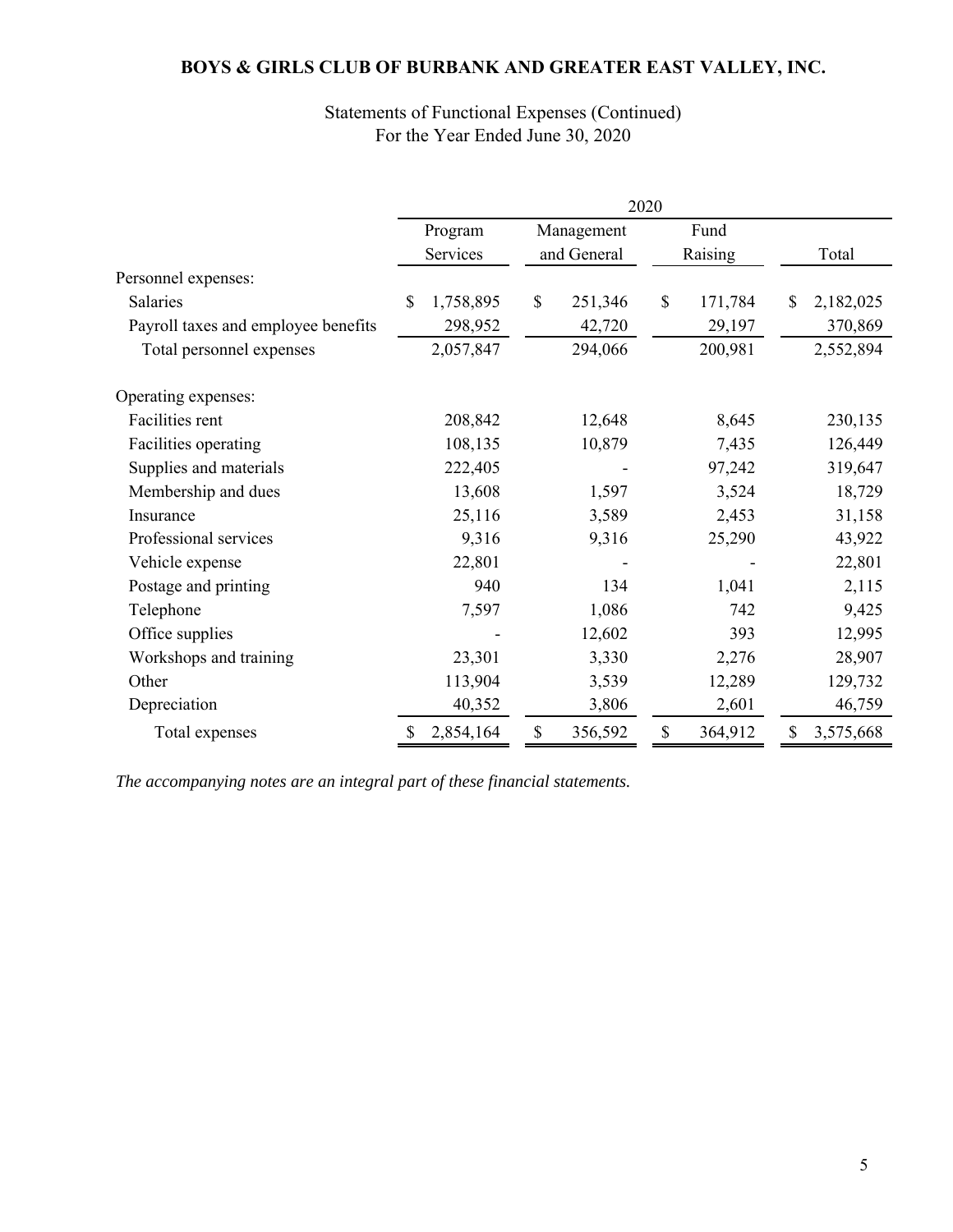# Statements of Cash Flows For the Years Ended June 30, 2021 and 2020

|                                                     | 2021 |             | 2020 |            |
|-----------------------------------------------------|------|-------------|------|------------|
| Cash flows from operating activities:               |      |             |      |            |
| Increase (decrease) in net assets                   | \$   | 3,730,986   | \$   | (160, 453) |
| Adjustments to reconcile changes in net assets      |      |             |      |            |
| to net cash provided by operating activities:       |      |             |      |            |
| Unrealized (gain) loss on investments               |      | (46,161)    |      | 14,367     |
| Loss on abandonment of property and equipment       |      | 14,881      |      |            |
| Community fund endowment loss                       |      | 9,543       |      | 2,309      |
| Depreciation                                        |      | 99,325      |      | 46,759     |
| Bad debt expense                                    |      | 5,000       |      | 1,710      |
| Changes in assets and liabilities:                  |      |             |      |            |
| Promises to give                                    |      | (345,251)   |      | 115,740    |
| Refund receivable - ERC                             |      | (931, 546)  |      |            |
| Prepaid expenses and other assets                   |      | (10,020)    |      | (11,609)   |
| Accounts payable and accrued expenses               |      | 73,462      |      | (43, 013)  |
| Compensated absences                                |      | 21,561      |      | (5,072)    |
| Unemployment insurance                              |      | (45, 148)   |      | 53,258     |
| Deferred support                                    |      | 34,087      |      | (23, 810)  |
| Refundable advance - PPP loan                       |      |             |      | 503,916    |
| Net cash provided by operating activities           |      | 2,610,719   |      | 494,102    |
| Cash flows from investing activities:               |      |             |      |            |
| Purchase of property and equipment                  |      | (2,805,260) |      | (63, 683)  |
| Distribution from endowment fund                    |      | 9,269       |      | 160,000    |
| Proceeds from sale of marketable securities         |      |             |      | 1,084      |
| Net cash (used in) provided by investing activities |      | (2,795,991) |      | 97,401     |
| Cash flows from financing activities:               |      |             |      |            |
| Proceeds from notes payable                         |      |             |      | 18,946     |
| Repayment of notes payable                          |      | (34, 426)   |      | (3,549)    |
| Repayment of line of credit                         |      |             |      | (80,000)   |
| Net cash used in financing activities               |      | (34, 426)   |      | (64, 603)  |
| Net (decrease) increase in cash                     |      | (219, 698)  |      | 526,900    |
| Cash and cash equivalents at beginning of year      |      | 1,607,754   |      | 1,080,854  |
| Cash and cash equivalents at end of year            | \$   | 1,388,056   | \$   | 1,607,754  |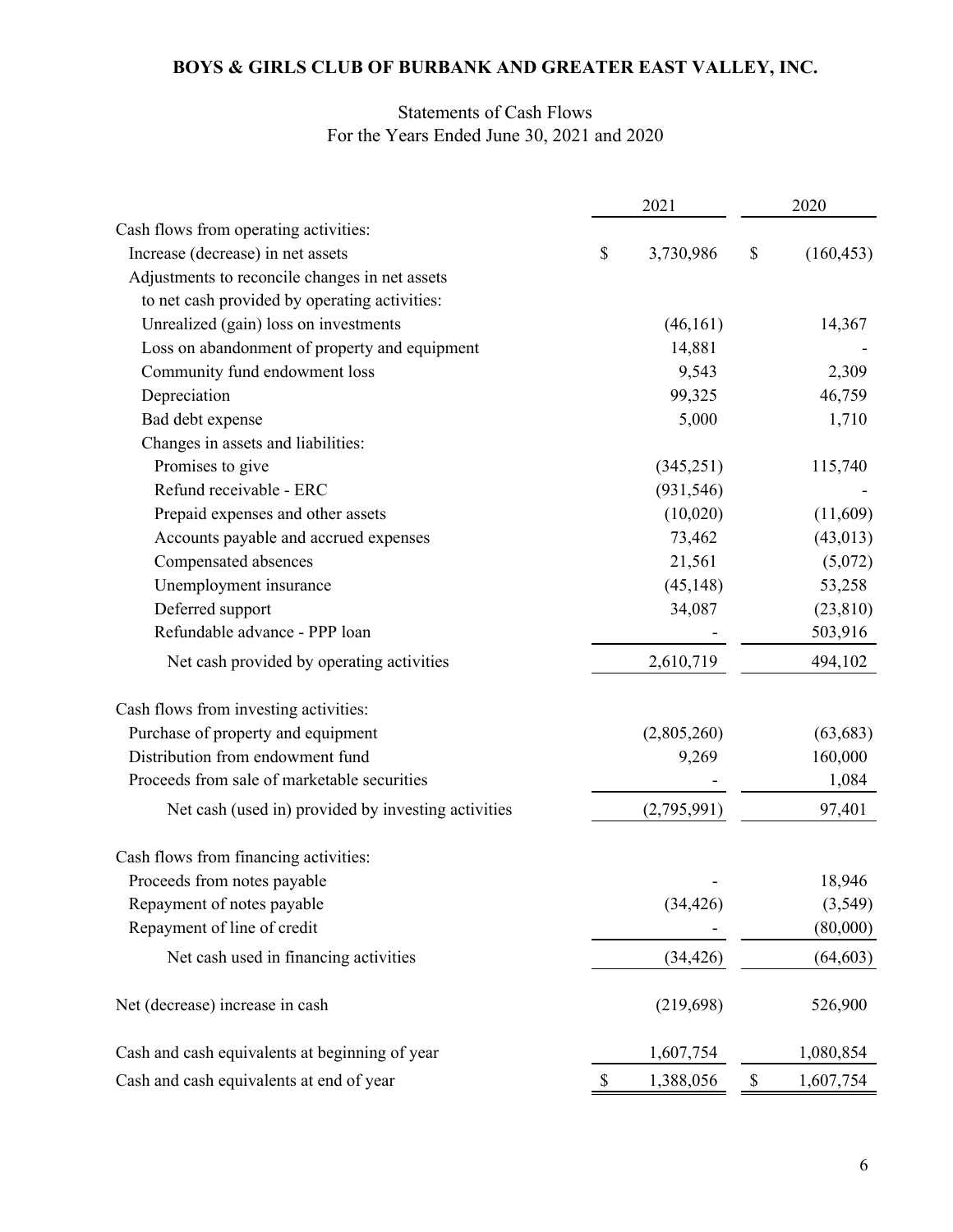# Statements of Cash Flows (Continued) For the Years Ended June 30, 2021 and 2020

| Supplemental disclosures about cash flows: |   |           |       |
|--------------------------------------------|---|-----------|-------|
| Interest paid                              | S | 43.841    | 3,188 |
| Supplemental schedule of noncash investing |   |           |       |
| and financing activities:                  |   |           |       |
| Property acquired under notes payable      |   | 2,800,000 |       |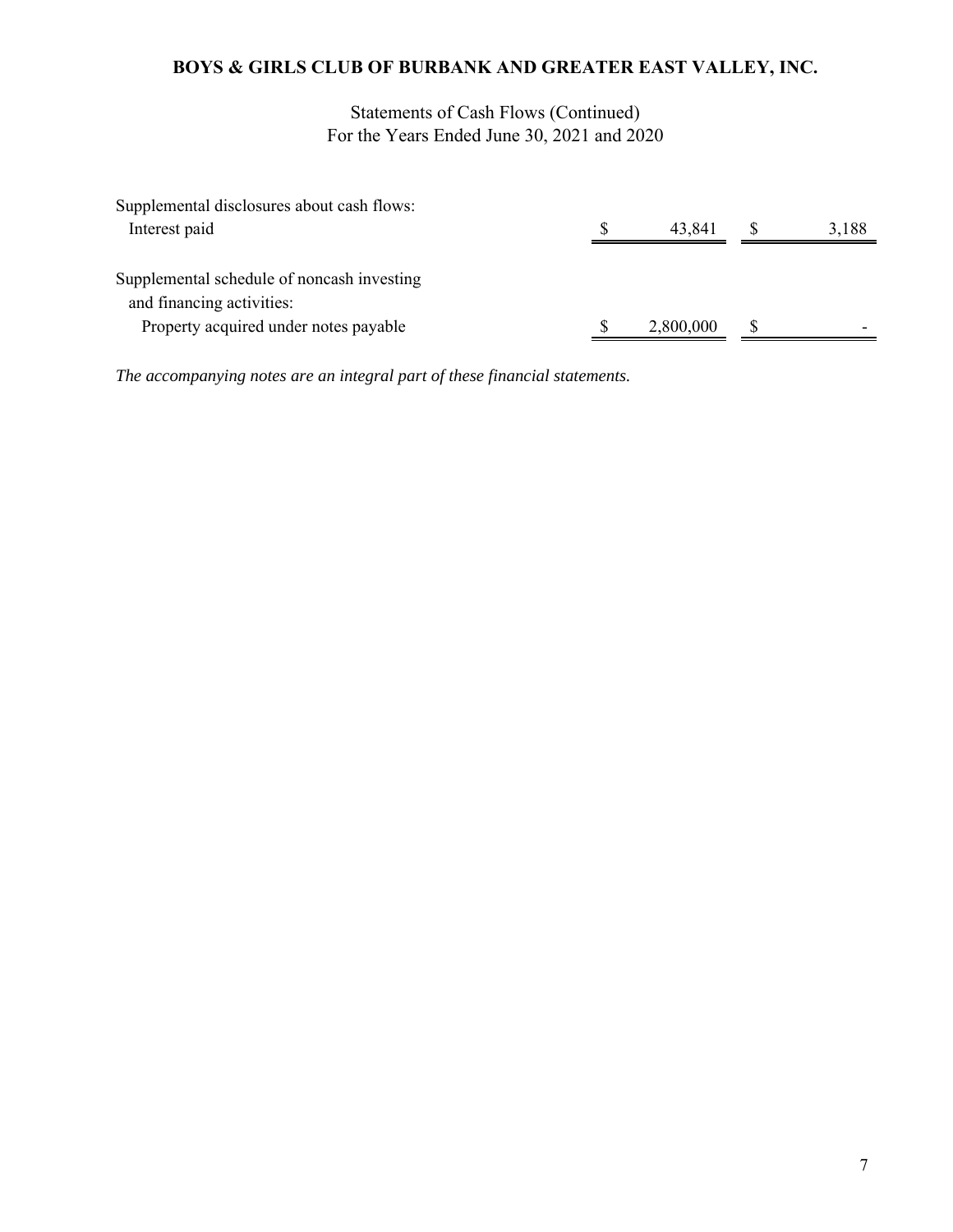Notes to Financial Statements June 30, 2021 and 2020

#### **1. Summary of Significant Accounting Policies**

#### *Nature of Activities*

The Boys & Girls Club of Burbank and Greater East Valley, Inc. (the "Organization"), headquartered in Burbank, California, is a member of Boys & Girls Clubs of America ("BGCA"). The primary mission of BGCA is to assure and enhance the quality of life for youth as participating members of a richly diverse urban society. With special concern for the disadvantaged, Boys & Girls Clubs help youths realize their potential for growth and development. The Organization is concentrated in Burbank, California, and the surrounding communities. The Organization provides services based on principles and behavioral guidance, which will achieve the health, social, educational, vocational, character, and leadership development of their members. The Organization is supported primarily through program services, donor contributions, and fundraising events.

The Organization has a policy where no child is turned away for an inability to pay. Low income families can apply for financial aid and may qualify for a reduced tuition. For the years ended June 30, 2021 and 2020, the Organization offered approximately \$119,000 and \$279,000, respectively, of financial aid in the form of reduced tuition to families in need.

#### *Basis of Presentation*

These financial statements have been prepared on an accrual basis in accordance with accounting principles generally accepted in the United States of America ("GAAP").

#### *Use of Estimates*

The preparation of financial statements in conformity with GAAP requires management to make estimates and assumptions that affect certain reported amounts and disclosures. Accordingly, actual results could differ from those estimates.

#### *Net Assets*

Net assets, revenues, expenses, gains, and losses are classified based on the existence or absence of donorimposed restrictions. Accordingly, net assets of the Organization and changes therein are classified and reported as follows:

*Net Assets Without Donor Restrictions* – Net assets that are not subject to donor-imposed stipulations. These assets are available to support the Organization's activities and operations at the direction of the Board of Directors.

*Net Assets With Donor Restrictions* – Net assets subject to donor-imposed stipulations that will be met by actions of the donor, the Organization, and/or the passage of time.

Revenues are reported as increases in unrestricted net assets unless use of the related assets is limited by donor-imposed restrictions. Expenses are reported as decreases in unrestricted net assets.

### *Cash and Cash Equivalents*

Cash equivalents consist of certificates of deposit with original maturities of three months or less at the date of purchase, and are carried at cost, which approximates fair value.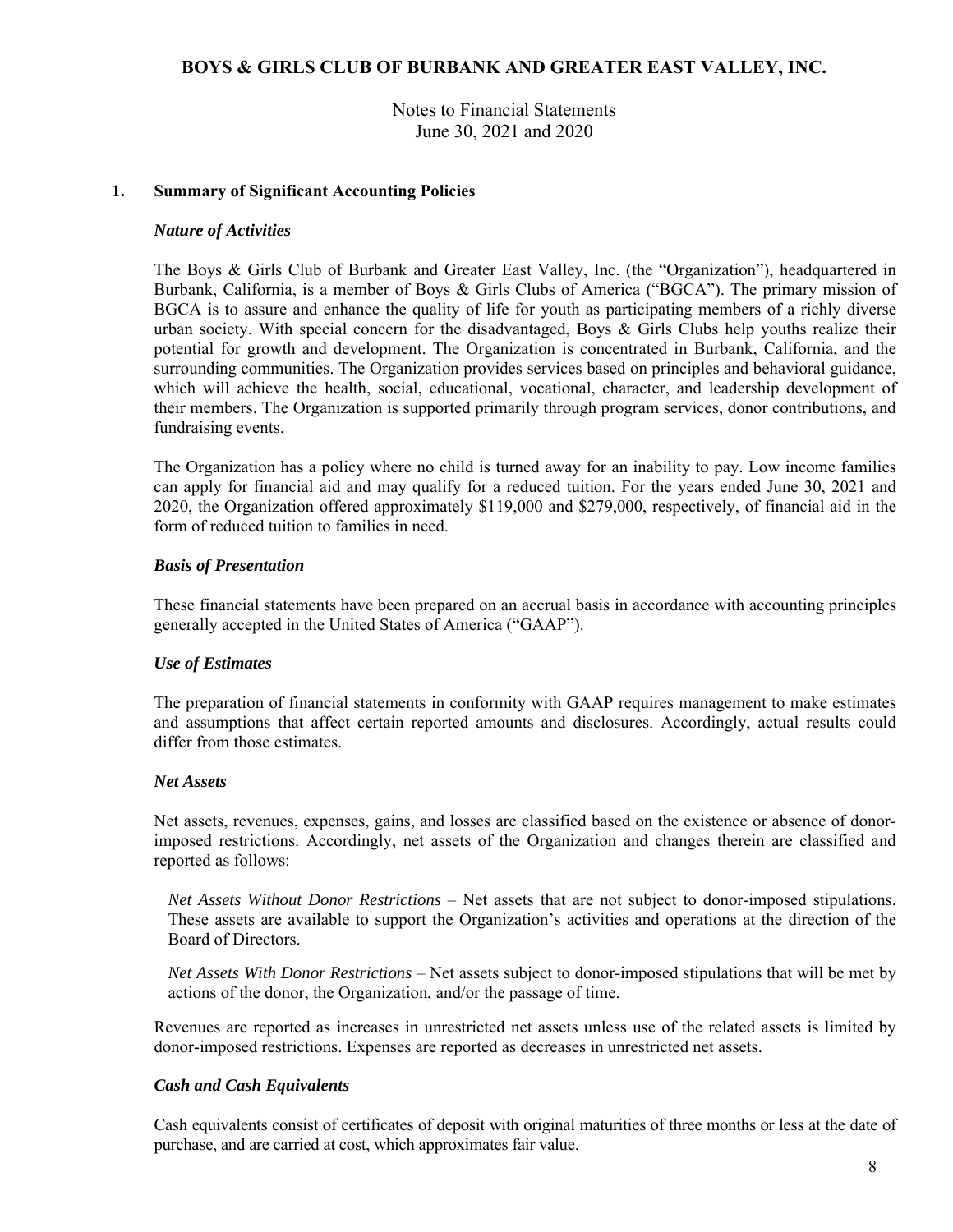Notes to Financial Statements (Continued) June 30, 2021 and 2020

#### **1. Summary of Significant Accounting Policies (Continued)**

#### *Promises to Give*

Contributions are recognized when the donor makes a promise to give to the Organization that is, in substance, unconditional. An allowance for doubtful accounts is established when events or changes in circumstances indicate that specific receivable balances may be uncollectible.

#### *Fair Value Measurements*

The fair value of a financial instrument is the amount that would be received to sell an asset or paid to transfer a liability in an orderly transaction between market participants at the measurement date (the exit price). Accordingly, when market observable data is not readily available, the Organization's own assumptions are set to reflect those that market participants would be presumed to use in pricing the asset or liability at the measurement date. Financial assets and financial liabilities recorded in the balance sheets at fair value are categorized based on the reliability of inputs to the valuation techniques as follows:

*Level 1* - Financial assets and financial liabilities whose values are based on unadjusted quoted prices for identical assets or liabilities in active markets that the Organization can access.

*Level 2* **-** Financial assets and financial liabilities whose values are based on (a) quoted prices for similar assets or liabilities in active markets, (b) quoted prices for identical or similar assets or liabilities in non-active markets, or (c) valuation models whose inputs are observable, directly or indirectly, for substantially the full term of the asset or liability.

*Level 3* **-** Financial assets and financial liabilities whose values are based on prices or valuation techniques that require inputs that are both unobservable and significant to the overall fair value measurement. These inputs reflect the Organization's estimates of the assumptions that market participants would use in valuing the financial assets and financial liabilities.

### *Property and Equipment*

Property and equipment are carried at cost if purchased and estimated fair market value if contributed, less accumulated depreciation and amortization. Property and equipment are depreciated or amortized on a straight-line basis over their estimated service lives, which range from five to twenty years. Expenditures for major improvements that extend the useful lives of property and equipment are capitalized. Expenditures for repairs and maintenance are charged to expense when incurred. Leasehold improvements are amortized using the straight-line method over the shorter of the estimated useful life of the asset or the remaining lease term.

### *Deferred Support*

The Organization recognizes support revenues with respect to fundraising events in the period the event occurs. Accordingly, payments received in advance are deferred until the time of the event.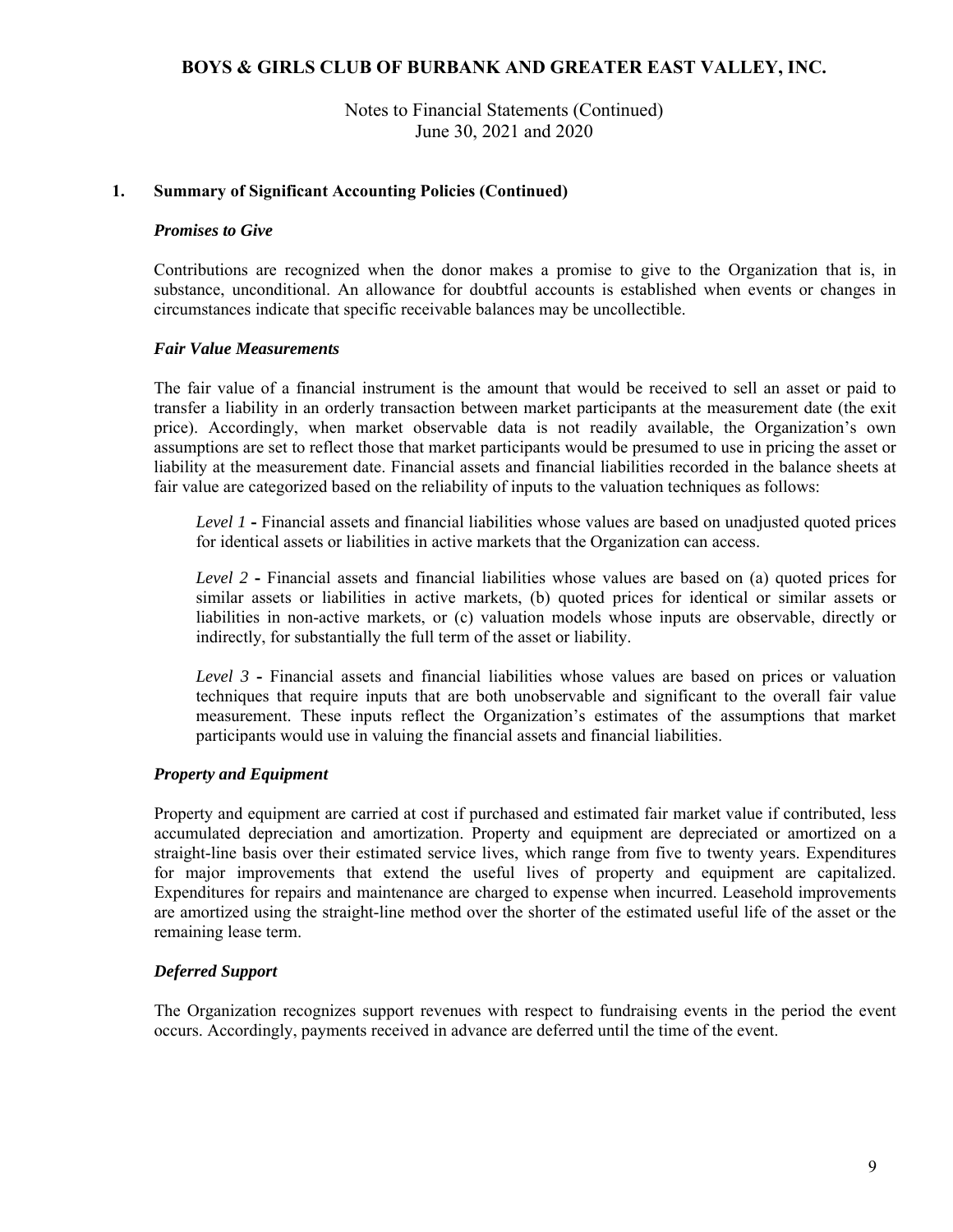Notes to Financial Statements (Continued) June 30, 2021 and 2020

### **1. Summary of Significant Accounting Policies (Continued)**

#### *Contributions*

Contributions received are recorded as unrestricted or restricted support depending on the existence and/or nature of any donor restrictions. All donor-restricted contributions are reported as an increase in restricted net assets depending on the nature of the restriction. When a restriction expires (that is, when a stipulated time restriction ends or purpose restriction is accomplished), restricted net assets are reclassified to unrestricted net assets and reported in the statement of activities as net assets released from restrictions.

Conditional contributions received prior to incurring qualifying expenditures are reported as refundable advances and recognized in contributions upon satisfaction of donor-imposed conditions. Revenue from contributions subject to conditions, in the form of both a barrier to entitlement and a refund of amounts paid (or a release from obligation to make future payments), are recognized when the barrier is satisfied.

### *Program Services*

The Organization collects registration and other fees from its members to help offset the costs associated with the registration process and certain elective programs. Such fees are recorded as unrestricted support and reported as program services in the statement of activities when services are rendered. Payments received in advance are deferred until earned.

#### *Donated Assets and Services*

Donations of non-cash assets are recorded as contributions at their estimated fair value at the date of donation. Such donations are reported as an increase in unrestricted net assets unless the donor has restricted the donated asset to a specific purpose. Assets donated with explicit restrictions regarding their use are reported as restricted contributions.

Donated services are recognized as contributions if the services (a) create or enhance nonfinancial assets or (b) require specialized skills, are performed by people with those skills, and would otherwise be purchased by the Organization.

### *Expense Allocation*

The costs of providing various programs and other activities have been summarized on a functional basis in the statements of activities. Accordingly, certain costs have been allocated among the programs and supporting services benefited.

#### *Income Tax Status*

The Organization is a public charity that has obtained an exemption from federal income taxes under Section 501(c)(3) of the Internal Revenue Code and California state income taxes under Section 23701(d) of the California Revenue and Taxation Code. Accordingly, no provision has been made for federal or state income taxes. The Organization is subject, however, to Federal and California income taxes on unrelated business income as stipulated in Internal Revenue Code Section 511 and Regulation Section 1.511. For the fiscal year ended June 30, 2021, the Organization had no unrelated business income.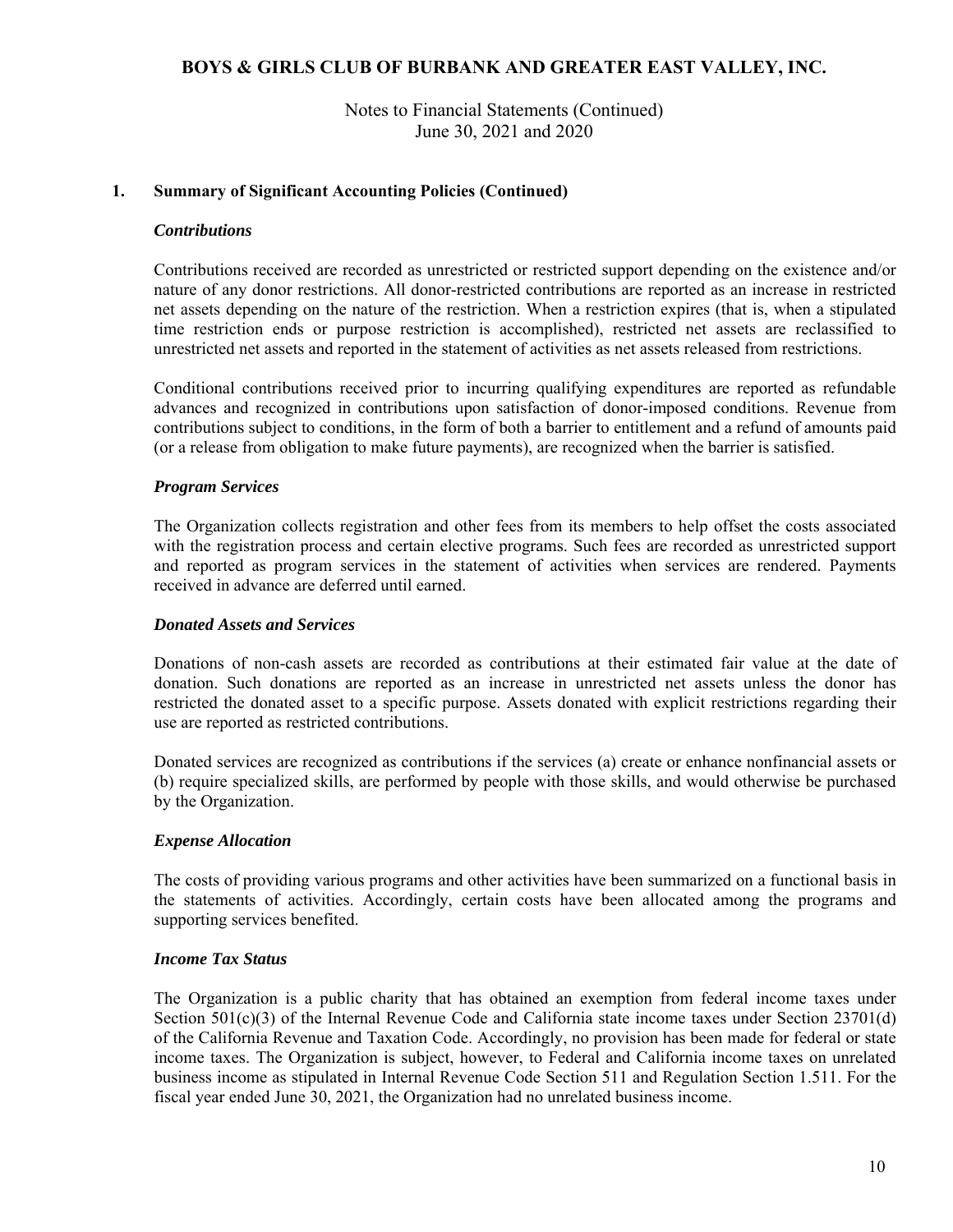Notes to Financial Statements (Continued) June 30, 2021 and 2020

## **1. Summary of Significant Accounting Policies (Continued)**

#### *Reclassifications*

Certain amounts from the prior year have been reclassified to conform to the current year presentation. Such reclassifications had no effect on net assets previously reported.

### **2. Concentration of Credit Risk**

Financial instruments that potentially subject the Organization to concentrations of credit risk consist primarily of cash and cash equivalents and promises to give. The Organization maintains most of its cash and cash equivalents in bank deposit accounts, which at times may exceed federally insured limits. The Organization has not experienced any losses in such accounts. The Organization believes it is not exposed to any significant credit risk on cash and cash equivalents.

Concentration of credit risk with respect to promises to give are limited generally due to no right of return on the asset after it has been pledged to the Organization. During fiscal year 2018, the Organization started a capital campaign to raise \$6 million for a new main facility. For the years ending June 30, 2021 and 2020, two donors accounted for approximately 75% and 87% of total capital campaign contribution, respectively. As of June 30, 2021 and 2020, one donor accounted for approximately 60% and three donors accounted for approximately 61% of the capital campaign receivable, respectively.

For the years ending June 30, 2021 and 2020, five donors accounted for approximately 61% and two donors accounted for approximately 29% of contribution, other than capital campaign contributions, respectively. As of June 30, 2021 and 2020, two donors accounted for approximately 81% and four donors accounted for approximately 82% of the pledged receivable, respectively.

### **3. Investments**

The following schedule summarizes the investment return and its classification in the statement of activities for the years ended June 30:

|                                                     | 2021 |          |          | 2020              |  |  |
|-----------------------------------------------------|------|----------|----------|-------------------|--|--|
| Interest and dividends<br>Unrealized gains (losses) | -SS  | 175<br>- | <b>S</b> | 15,914<br>(3,430) |  |  |
| Total                                               |      | 175      |          | 12,484            |  |  |

#### **4. Fair Value Measurements**

The following table sets forth by level within fair value hierarchy the Organization's invested assets as of June 30:

|                        | Level |                          | Level 2 |                          | Level 3 | Total |
|------------------------|-------|--------------------------|---------|--------------------------|---------|-------|
| 2021                   |       |                          |         |                          |         |       |
| Beneficial interest in |       |                          |         |                          |         |       |
| endowment fund         |       | $\overline{\phantom{a}}$ |         | $\overline{\phantom{a}}$ | 67,097  | 0.097 |
| Total                  |       | $\overline{\phantom{0}}$ |         | $\overline{\phantom{a}}$ | .097    | 1.097 |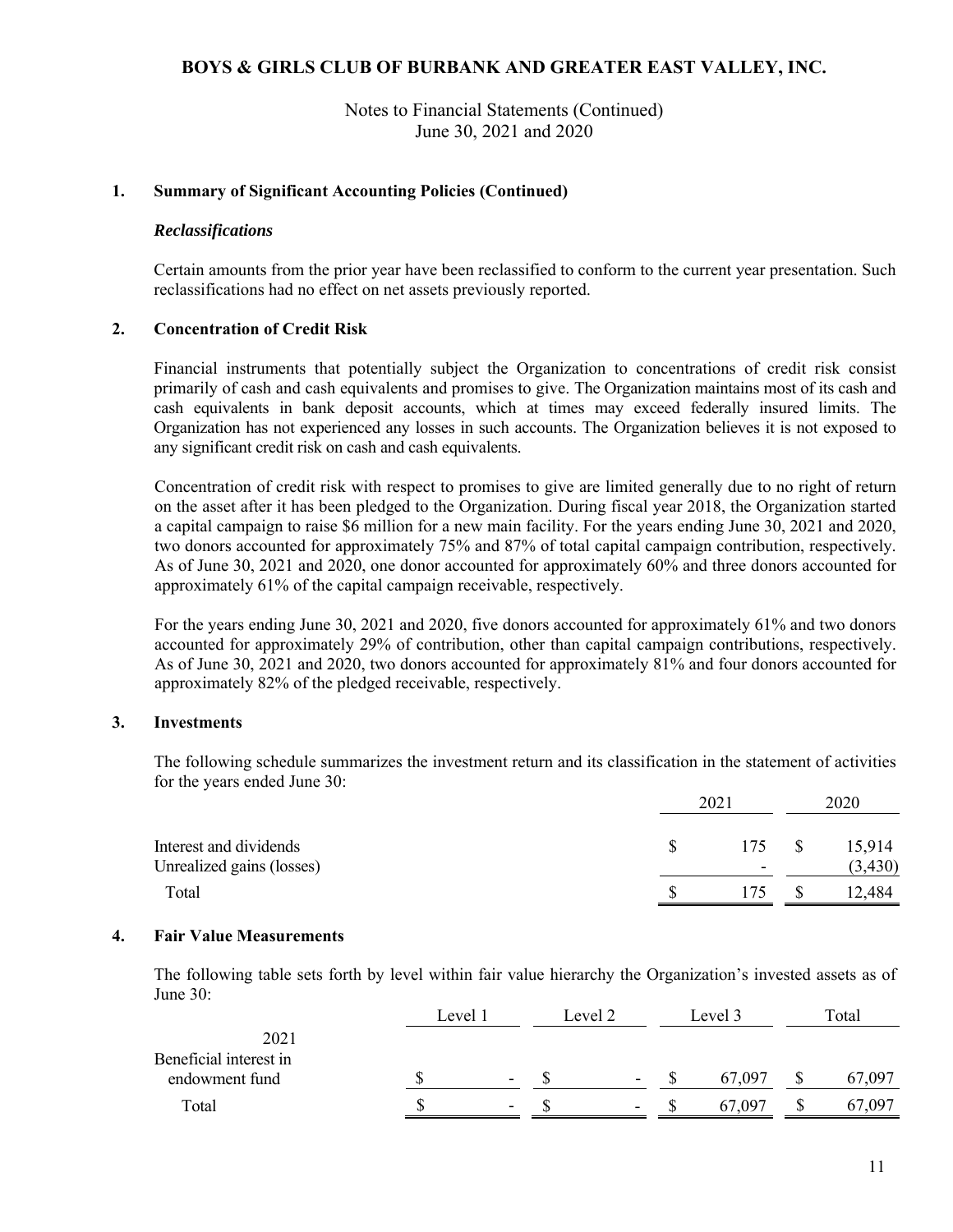Notes to Financial Statements (Continued) June 30, 2021 and 2020

### **4. Fair Value Measurements (Continued)**

|                        |  | Level 1                  | Level 2                  | Level 3 | Total  |
|------------------------|--|--------------------------|--------------------------|---------|--------|
| 2020                   |  |                          |                          |         |        |
| Beneficial interest in |  |                          |                          |         |        |
| endowment fund         |  | $\blacksquare$           | $\overline{\phantom{a}}$ | 39,748  | 39,748 |
| Total                  |  | $\overline{\phantom{a}}$ | $\overline{\phantom{a}}$ | 39,748  | 39,748 |

See Note 7 for summary of changes in the fair value of the endowment fund (level 3 asset) for the years ended June 30, 2021 and 2020.

#### **5. Promises to Give**

Unconditional promises to give are due in one year and consisted of the following as of June 30:

|                                                                  |     | 2021    |     | 2020    |
|------------------------------------------------------------------|-----|---------|-----|---------|
| Unrestricted, net of allowance for doubtful accounts of \$9,210  | SS. | 510.249 | - S | 93.883  |
| Donor restricted - capital campaign, net of discount of \$15,660 |     |         |     |         |
| and allowance for doubtful accounts \$12,872                     |     | 96.523  |     | 172,638 |
| Total                                                            | S.  | 606,772 |     | 266,521 |

During fiscal year 2018, the Organization started a capital campaign to raise \$6 million for a new main facility. Certain promises to give were commitments over time  $(3 - 5$  years) and as such the donations were discounted using the Organization's cost of funds (as determined by the line of credit interest of 4.25% at June 30, 2021 and 2020). Additionally, an allowance for doubtful accounts was recorded against these receivables for donations that may not be received for various reasons. The gross amount of the capital campaign receivable was \$125,055 and \$207,720 on June 30, 2021 and 2020, respectively.

#### **6. Conditional Promises to Give**

The Organization was selected by BCGA to participate in a federally funded project known as Mentoring at Boys & Girls Clubs. The Organization is reimbursed for allowable expenses associated with the initiative, which is awarded on a calendar year basis. For the years ended June 30, 2021 and 2020, the Organization incurred allowable expenses of \$22,576 and \$52,250, respectively, and was reimbursed \$47,500 and \$32,000, respectively.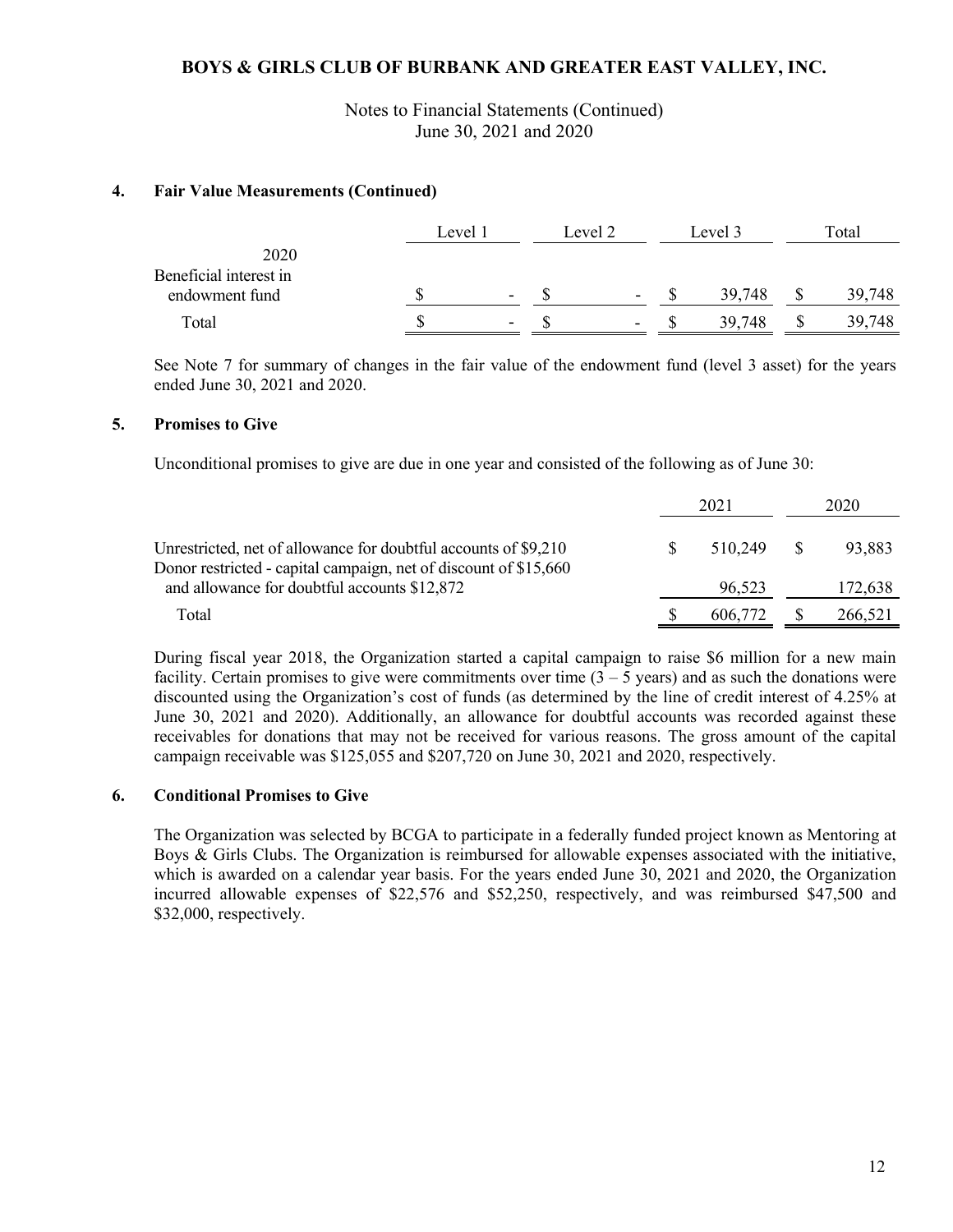Notes to Financial Statements (Continued) June 30, 2021 and 2020

## **7. Property and Equipment**

Property and equipment consist of the following as of June 30:

|                                           | 2021            | 2020          |
|-------------------------------------------|-----------------|---------------|
| Land                                      | 1,037,796<br>S  | \$            |
| Leasehold improvements                    | 393,492         | 721,235       |
| Sports equipment                          | 2,550           | 53,066        |
| Computer equipment                        | 140,146         | 140,148       |
| Office equipment                          | 70,935          | 89,886        |
| Vehicles                                  | 156,840         | 156,840       |
| <b>Building</b>                           | 4,316,128       | 30,700        |
| Building improvements                     | 276,002         |               |
|                                           | 5,356,093       | 1,191,875     |
| Accumulated depreciation and amortization | (444, 197)      | (733, 237)    |
| Property and equipment, net               | 4,911,896       | 458,638       |
| Total property and equipment, net         | 5,949,692<br>\$ | \$<br>458,638 |

Depreciation and amortization for the years ended June 30, 2021 and 2020 were \$99,325 and \$46,759, respectively. After purchasing the new facility, the Organization abandoned equipment at the leased property, recognizing a loss on abandonment of \$14,881 for the year ended June 30, 2021.

### **8. Beneficial Interest in Endowment Fund**

On September 19, 2011, the Organization received an unrestricted contribution from a member of the local community. The board of the Organization sought to preserve the assets of the contribution and irrevocably gifted \$85,526 to the Community Foundation of the Verdugos (the "Foundation") which created the Boys & Girls Club of Burbank and Greater East Valley Endowment (the "Fund"). The purpose of the Fund is "to provide financial support to the Boys & Girls Club of Burbank and Greater East Valley or for its specific programs or projects."

Variance power has been granted to the Foundation protecting the Fund from obsolescence. If, in the sole judgment of the Board of Directors of the Foundation, the purpose for which the Fund was created ever becomes unnecessary, incapable of fulfillment, or inconsistent with the charitable needs of the community served by the Foundation, the Foundation's Board of Directors shall modify any restriction or condition on the use or distribution of the income and principal of the Fund.

Of the Fund's annual balance, 4.5% may be distributed to the Organization, subject to the Foundation's discretion. During 2020, the Organization requested and was granted by the Foundation distributions in excess of the 4.5% available for spending. No amounts over 4.5% were distributed during 2021. The Fund is invested by the Foundation in a pool with similar funds. The Organization is credited its share of earnings from the pool and charged fees for administration of the fund. Net earnings of the Fund are included in investment return in the accompanying statement of activities.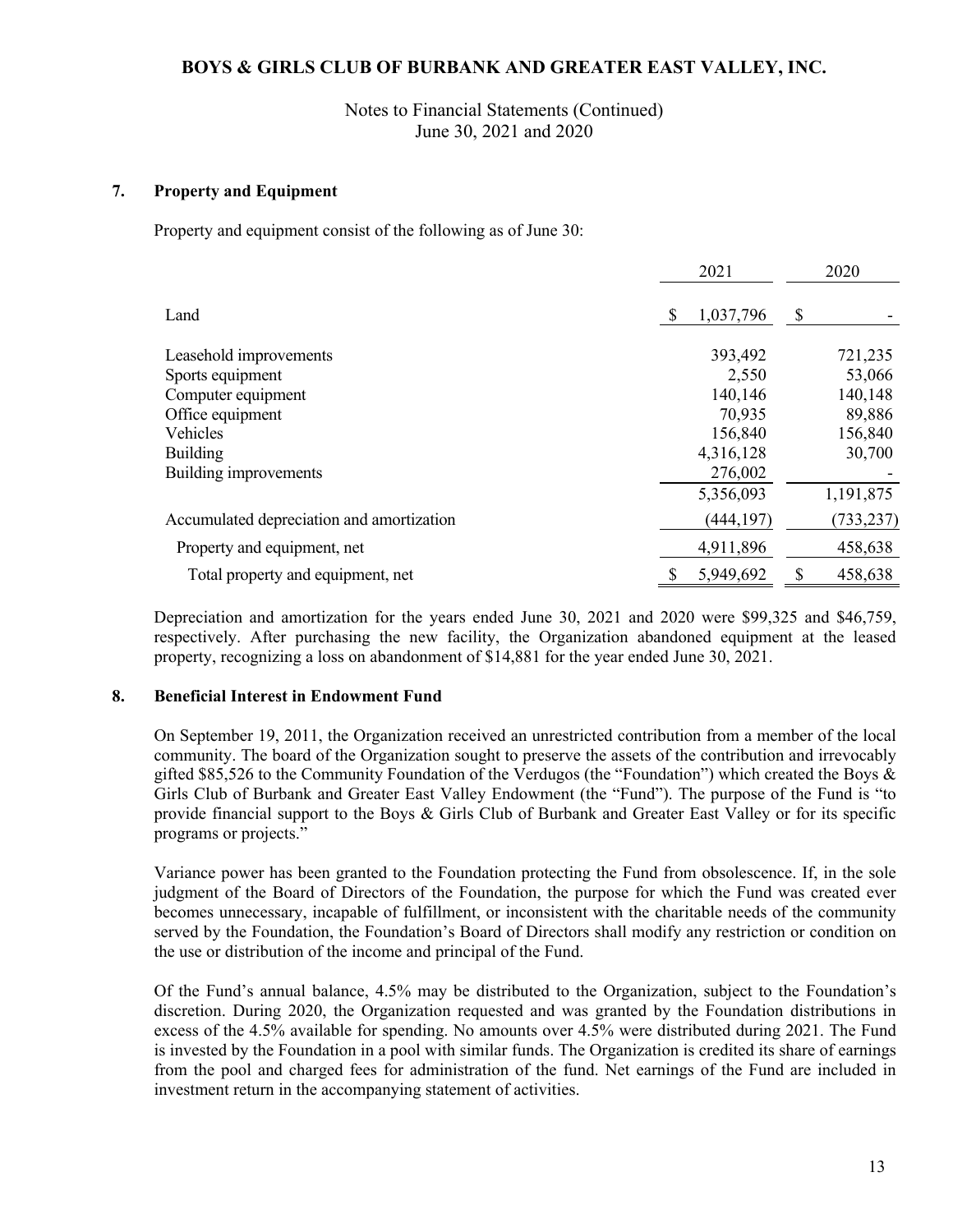# Notes to Financial Statements (Continued) June 30, 2021 and 2020

#### **8. Beneficial Interest in Endowment Fund (Continued)**

The Foundation has employed a total return investment policy with an objective of preserving the endowment capital, protecting the purchasing power of the funds, and providing cash flows to assist in the funding of the Foundation's grants and expenses. The Foundation invests funds in a diversified portfolio of cash, bonds, common stocks, preferred stocks, mutual funds, exchange traded funds, and where appropriate, alternative investments. The investments are further diversified within asset classes such as by economic sectors, industry, quality, and capitalization.

The Fund had \$6,593 and \$9,268 available for use by the Organization at June 30, 2021 and 2020, respectively. Management elected to withdraw available funds.

The Fund activities for the years ended June 30 are as follows:

|                                             | 2021    | 2020          |
|---------------------------------------------|---------|---------------|
| Balance, beginning of year                  | 39,748  | \$<br>216,424 |
| Earnings:                                   |         |               |
| Interest and dividends                      | 1,032   | 9,827         |
| Realized gains                              | 1,396   | 817           |
| Unrealized gains (losses)                   | 34,877  | (25, 650)     |
| Expenses charged to the Fund:               |         |               |
| Administrative fees                         | (591)   | (1,020)       |
| Other                                       | (96)    | (650)         |
| Net appreciation (depreciation) of the Fund | 36,618  | (16, 676)     |
| <b>Distributions</b>                        | (9,269) | (160,000)     |
| Balance, end of year                        | 67,097  | 39,748        |

#### **9. Line of Credit**

The Organization maintains a one year revolving line of credit with a financial institution that renews annually. The line of credit is for \$100,000, expires on January 28, 2022, and bears interest at the bank's prime rate (3.25% at June 30, 2021 and 2020) plus 1%. As of June 30, 2021 and 2020, there was no outstanding balance on the line of credit.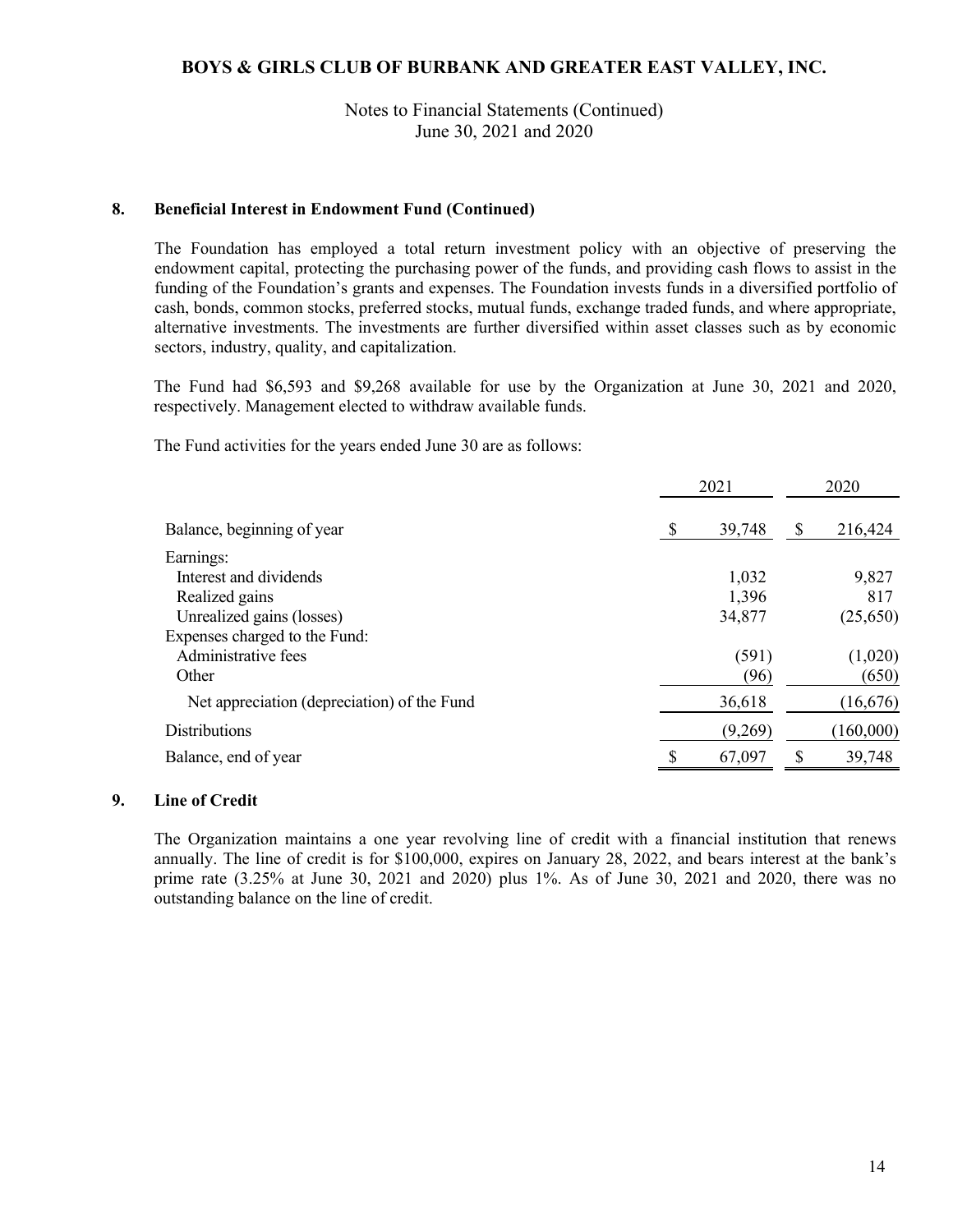Notes to Financial Statements (Continued) June 30, 2021 and 2020

#### **10. Net Assets with Donor Restrictions**

Net assets with donor restrictions are available for the following purposes as of June 30:

|                                          | 2021 |           | 2020         |           |
|------------------------------------------|------|-----------|--------------|-----------|
|                                          |      |           |              |           |
| Capital campaign for new facility        |      | 1,199,434 | <sup>S</sup> | 1,467,317 |
| Consulting for merger opportunities      |      | 6,412     |              | 10,125    |
| Tech program                             |      | 3,750     |              |           |
| Purchase of vehicle                      |      | 3,549     |              | 3,960     |
| Total net assets with donor restrictions |      | 1,213,145 |              | 1,481,402 |

#### **11. Donated Materials, Services and Facilities**

The value of donated materials, services, and facilities included as contributions in the statements of activities and the corresponding expenses for the years ended June 30 are as follows:

|                                                  |    | 2021              |    | 2020               |
|--------------------------------------------------|----|-------------------|----|--------------------|
| Facility rental<br>Materials and supplies        | S. | 88,660<br>235,971 | -S | 196,016<br>243,203 |
| Total donated materials, services and facilities |    | 324,631           |    | 439,219            |

The Organization rents its facilities for \$1 a year on a month-to-month basis. For the year ended June 30, 2021, the estimated rental value for three facilities: Club Facilities, Our Lady of Holy Rosary, and St. Patrick Catholic Church, was \$67,075, \$3,848, and \$19,950, respectively. For the year ended June 30, 2020, the estimated rental value for four facilities: Club Facilities, Our Lady of Holy Rosary, St. Patrick Catholic Church, and St. Jane Frances Catholic Church, was \$109,800, \$4,399, \$16,363, and \$65,450, respectively.

### **12. Defined Contribution Plan**

The Organization has elected to be part of the BGCA's 401(k) Safe Harbor Master Plan ("the Plan") whereby employees and employer can make contributions to the Plan up to the maximum allowed by law. The Organization may elect to contribute a Safe Harbor Matching Contribution to the Trust Fund on behalf of each eligible participant in a uniform percentage equal to 100% of a participant's elective deferrals which do not exceed 3% of compensation, plus 50% of elective deferrals which exceed 3%, but do not exceed 5% of compensation. The defined contribution plan expense for the years ended June 30, 2021 and 2020 were \$26,775 and \$37,925, respectively.

#### **13. Commitments and Contingencies**

An annual lease with the Burbank Unified School District is paid monthly. In September 2020, the Burbank Unified School District lease was renewed for \$1,260 per month. Rent expense paid for the year ended June 30, 2021 and 2020 was \$12,600 and \$34,119, respectively. The Organization was not billed for the months of March to August 2020 as a result of school closures relating to COVID-19 events.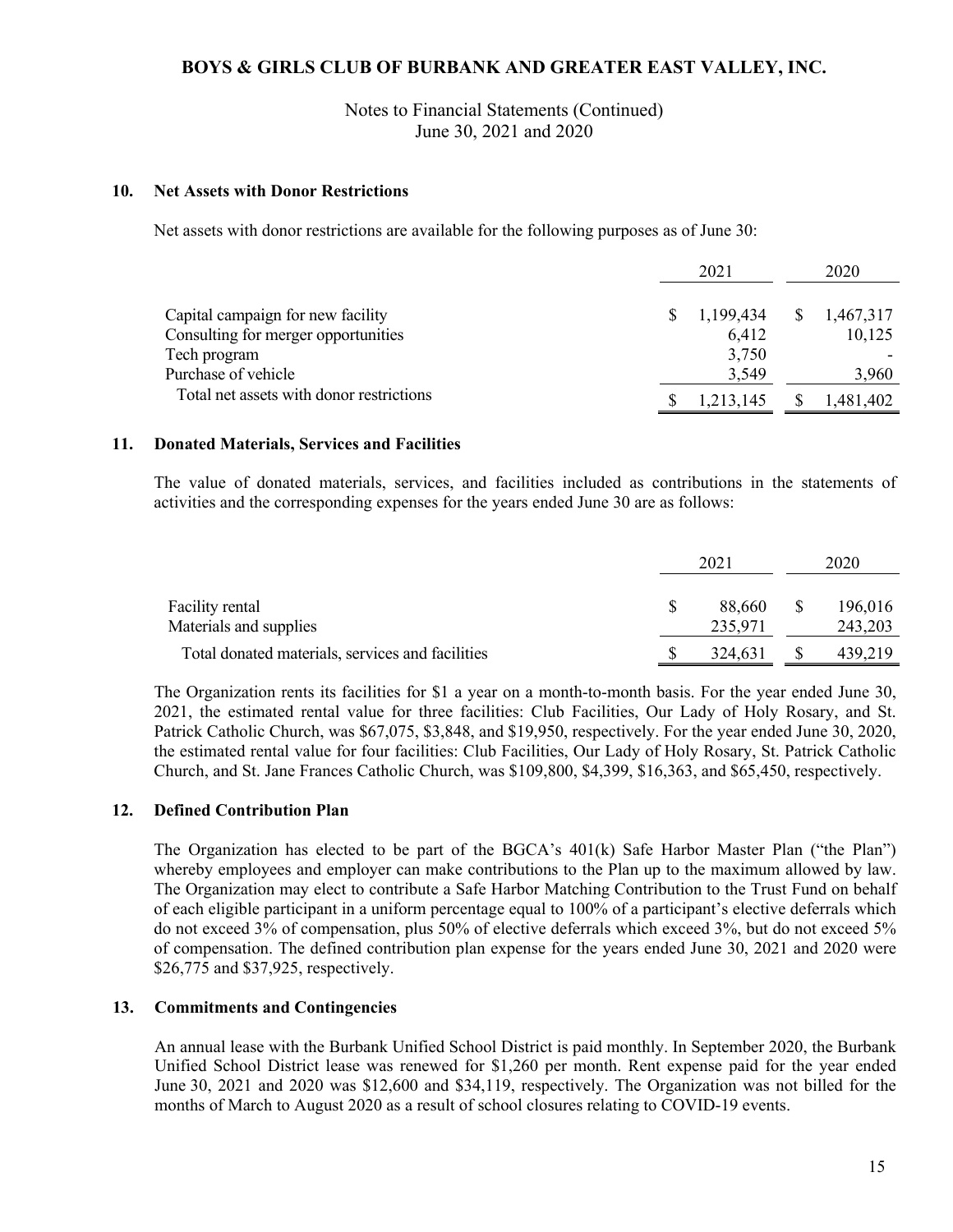Notes to Financial Statements (Continued) June 30, 2021 and 2020

#### **14. Liquidity and Availability of Resources**

The following reflects the Organization's financial assets as of June 30:

|                                                                                        | 2021                            | 2020                          |
|----------------------------------------------------------------------------------------|---------------------------------|-------------------------------|
| Cash and cash equivalents<br>Donor-imposed restrictions                                | 1,388,056<br>\$.<br>(1,036,293) | 1,607,754<br>S<br>(1,234,466) |
| Cash and cash equivalents available for general expenditures                           | 351,763                         | 373,288                       |
| Promises to give, net of allowance for doubtful accounts of \$9,210                    | 510,249                         | 93,883                        |
| Refund receivable - ERC                                                                | 931,546                         |                               |
| Prepaid expenses                                                                       | 60,639                          | 50,619                        |
| Total financial assets                                                                 | 1,854,197                       | 517,790                       |
| Amounts not available to be used within one year                                       |                                 |                               |
| Financial assets available to meet general expenditures over the<br>next twelve months | 1,854,197                       | 517,790                       |

The Organization is substantially supported by program revenues. The Organization reviews its liquidity monthly with the board of directors. In the event of an unanticipated liquidity need, the Organization also has \$100,000 available on its line of credit at June 30, 2021.

#### **15. Notes Payable**

#### *Car Loan*

The Organization has a finance agreement in connection with the purchase of a vehicle. The agreement is secured by the underlying asset. The note is noninterest bearing. However, to reflect the time value of money, the liability recorded in the financial statements reflects future payments discounted at an imputed interest of 4.25%, which is the Organization's long-term borrowing rate at the time of the respective acquisition. The note matures in October 2023. As of June 30, 2021 and 2020, the outstanding balance on this note was \$10,666 and \$15,397, respectively.

The following is a schedule by years of the future minimum payments on the Organization's notes payable:

| Years ended June 30, |   |        |
|----------------------|---|--------|
| 2022                 | S | 4,360  |
| 2023                 |   | 4,360  |
| 2024                 |   | 1,946  |
| Total                |   | 10,666 |

For the year ended June 30, 2021 and 2020, interest expense on note payable was \$372 and \$248, respectively.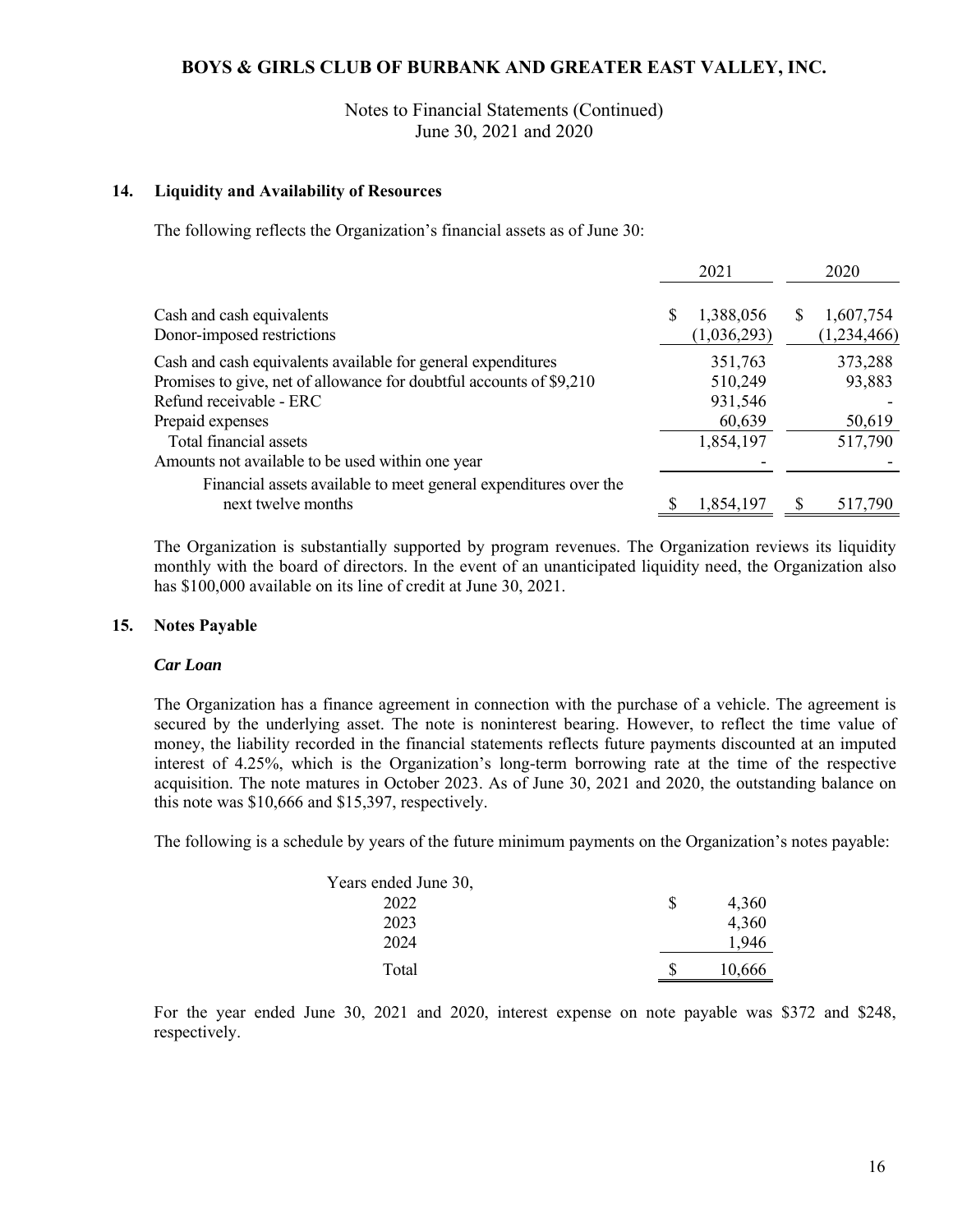Notes to Financial Statements (Continued) June 30, 2021 and 2020

#### **15. Notes Payable (Continued)**

#### *Real Property Loan*

The Organization has a finance agreement in connection with the purchase of building and land. The agreement is secured by the underlying assets. The annual percentage rate is 3.47%. The note matures in January 2036. As of June 30, 2021, the outstanding balance on this note was \$2,770,305.

The following is a schedule by years of the future minimum payments on the Organization's notes payable:

| Years ended June 30, |             |
|----------------------|-------------|
| 2022                 | 73,023<br>S |
| 2023                 | 75,571      |
| 2024                 | 78,208      |
| 2025                 | 80,938      |
| 2026                 | 83,694      |
| Thereafter           | 2,378,871   |
| Total                | 2,770,305   |

For the year ended June 30, 2021, interest expense on note payable was \$51,576.

#### **16. Refundable Advance – PPP Loan**

On May 1, 2020, the Organization received a loan administrated by the Small Business Administration in the amount of \$503,916 under the Paycheck Protection Program ("PPP") established by the Coronavirus Aid, Relief, and Economic Security ("CARES") Act. The loan was fully forgiven during 2021 and accounted for as conditional contribution revenue.

On February 2, 2021, the Organization received a second PPP loan in the amount of \$503,916. The loan is uncollateralized and is fully guaranteed by the Federal government. The Organization is eligible for loan forgiveness of up to 100% of the loan amount if the proceeds are used for expenditures such as payroll, rent, utilities, and other expenses described in the CARES Act. The loan is recorded as a refundable advance and the forgiveness will be recorded in accordance with guidance for conditional contribution when there is no longer a measurable performance or other barrier and a right to return of the PPP loan. No contribution revenue on the second PPP loan has been recorded for the year ended June 30, 2021. The Organization will be required to repay unforgivable amounts, plus interest accrued at 1%, in monthly installments commencing upon notification of forgiveness or partial forgiveness over a five-year period. Management believes that the Organization is eligible for full forgiveness and will not be required to repay any of the funds.